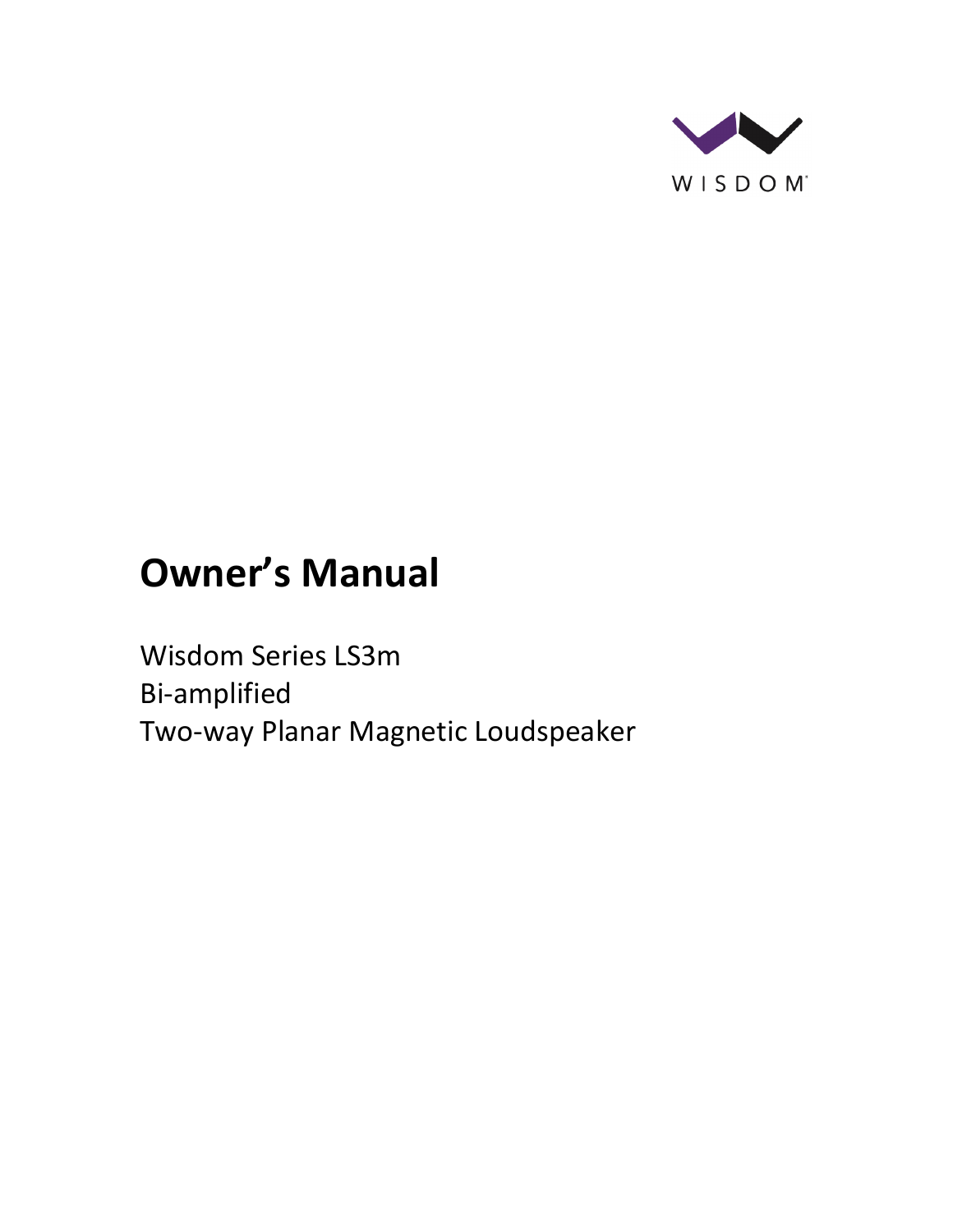## **Table of Contents**

**Introduction | 3**

**Overview | 3**

**Unpacking and Installing the LS3m | 7**

**The LS3m and Subwoofers | 7**

**Care and Maintenance | 7**

**North American Warranty | 8**

**Obtaining Service | 9**

**Specifications | 10**

**Dimensions | 11**

## **DOCUMENT CONVENTIONS**

This document contains general safety, installation, and operation instructions for the Wisdom Series LS3m Loudspeaker It is important to read this document before attempting to use this product. Pay particular attention to:

**WARNING: Calls attention to a procedure, practice, condition or the like that, if not correctly performed or adhered to, could result in injury or death.** 

**CAUTION: Calls attention to a procedure, practice, condition or the like that, if not correctly performed or adhered to, could result in damage to or destruction of part of or the entire product.** 

*Note: Calls attention to information that aids in the installation or operation of the product.*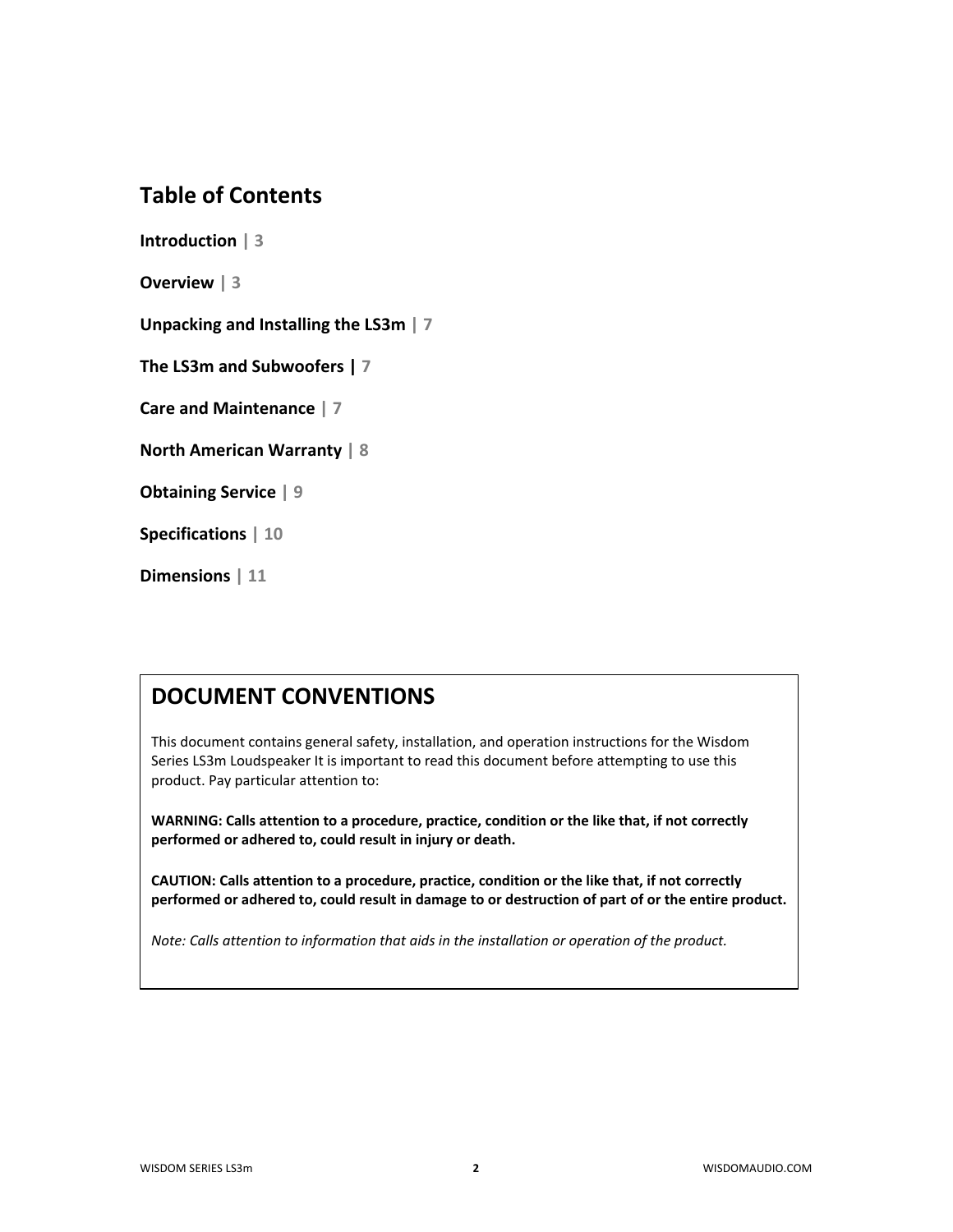## **Introduction**

Congratulations on purchasing your Wisdom Audio system. It incorporates many design features engineered to give you decades of pleasure and performance. Many of these design choices are uncommon among loudspeaker manufacturers and bear some explanation. See the following section entitled "Overview" for more information.

Our unique driver designs and our emphasis on achieving real-world performance account for the "system" approach taken. These are not speakers that are simply connected to speaker wires and promptly forgotten. We recognize that setting up a Wisdom Audio system can be a bit more involved than connecting a common set of loudspeakers, which is why we recommend that our systems be engineered and calibrated by Factory Personnel.

Your **Wisdom LS3m** loudspeakers are specifically designed to avoid the compromises inherent in conventional speaker designs. There are no passive crossover components inside the speaker. Instead, there are direct connections from the amplifiers to their respective High-Pass and Low-Pass drivers and an external active crossover is used, such as the ones inside of our Wisdom SA-DSP (Digital Signal Processing) Amplifiers. It is truly a "system" design, and not merely a collection of loudspeaker drivers in a box. Please contact us to learn which products/amplifiers/ surround processors outside of our DSP Amplifiers will work with our speakers and subwoofers. [Info@wisdomaudio.com](mailto:Info@wisdomaudio.com)

### **Overview**

Your **Wisdom Series LS3m** loudspeakers take advantage of several critical technologies to deliver a level of performance that has never been available in a loudspeaker that intruded so modestly on your living space. In fact, this level of performance has rarely been attained, regardless of the space and budget at one's disposal.

Since several of these technologies cannot readily be found elsewhere, we will take the time to describe them in more detail than would be necessary for more conventional designs.

Our planar magnetic drivers use an advanced, thin film membrane to move the air. This film can respond instantly to the smallest detail in the signal. It has vastly less inertia than traditional "cone & dome" drivers, so the signal is never blurred in any way.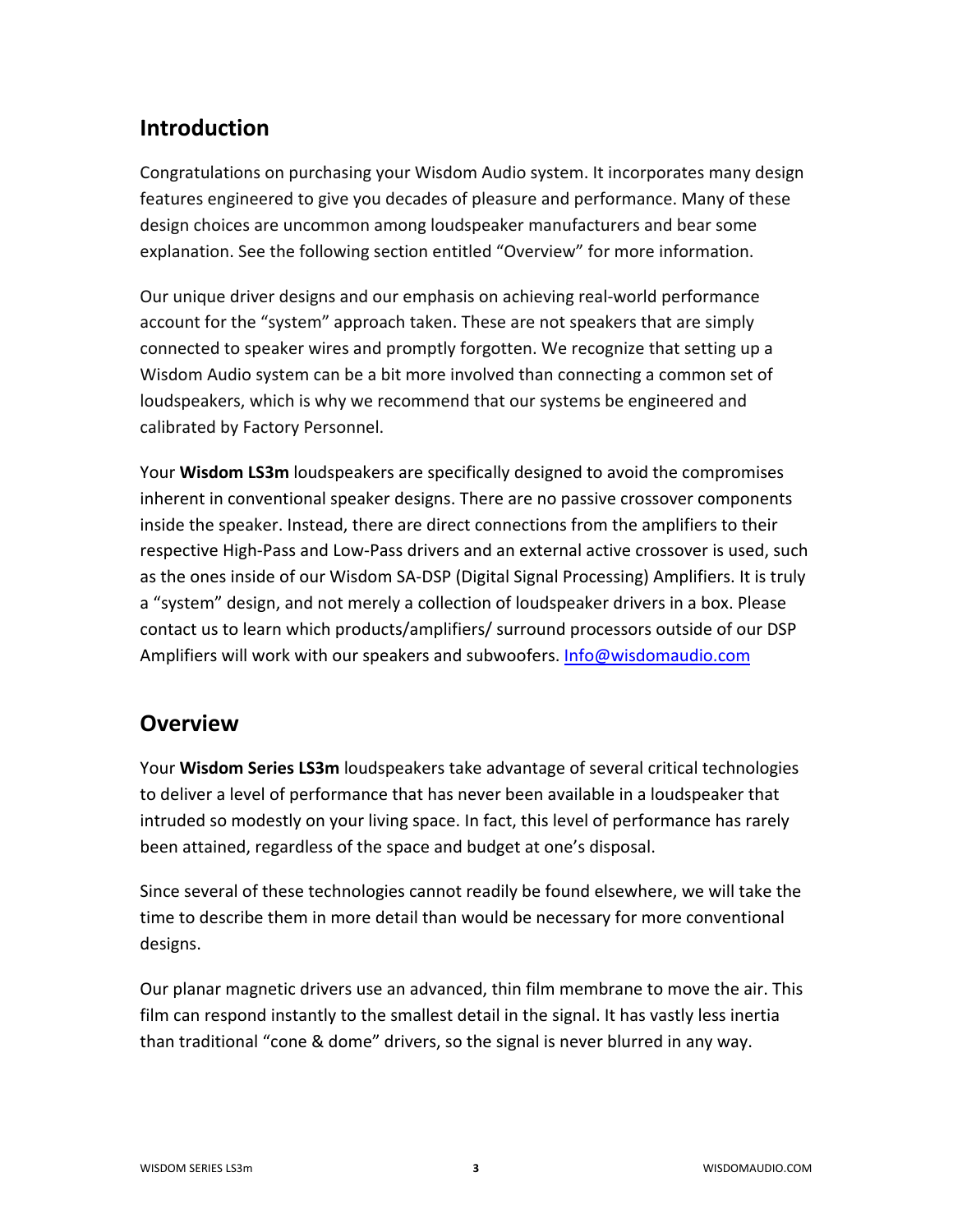One of the most remarkable things about the sound of well-designed planar magnetic speakers is their lack of thermal or dynamic compression. There are several reasons for this:

- The lightweight diaphragm responds quickly to even the smallest signals yet is robust enough to handle a great deal of power.
- The voice coil is laid out at and is exposed to the air on both sides; the large resulting surface area dissipates heat extremely quickly and efficiently.
- Since heat does not build up in the voice coil (as it does in conventional dynamic drivers), the load seen by the amplifier does not change at high power levels.

When you become accustomed to the sound of your new **Wisdom Series LS3m**  speakers, conventional speakers sound a bit bland and lifeless. You may also discover yourself hearing details at even modest levels on the LS3m that were previously inaudible even at loud volumes on more conventional speakers.

The "voice coil" in the planar magnetic driver is spread out over a large, at area that is exposed to the open air. As such, when a huge transient comes along, any heat that is generated is immediately dissipated. This compares quite favorably to other designs in which the voice coil is buried inside a massive piece of metal, where the heat has effectively no place to go.

The excellent heat dissipation of these drivers makes them remarkably reliable. Planar magnetic speakers can handle a great deal of power without undue stress or audible strain. In fact, for a given size, they can handle *many times* the power of a traditional dynamic driver.

Because the conductor of a planar magnetic driver is essentially a long, thin wire, it presents a purely resistive load to the amplifier. This is comparable to the simple test loads that amplifier companies use when measuring their amplifiers to show how terrific they are. As such, you can be assured that your amplifiers will sound and work their best.

Many speakers include a mid-bass "bump" in their response to give the illusion of going deeper in the bass than they actually do. Unfortunately, this "bump" makes blending them seamlessly with a high-quality subwoofer almost impossible.

The **Wisdom Series LS3m** has been designed to optimally crossover at 80 Hz, which is the most common bass management transition used to integrate with subwoofer(s)**.**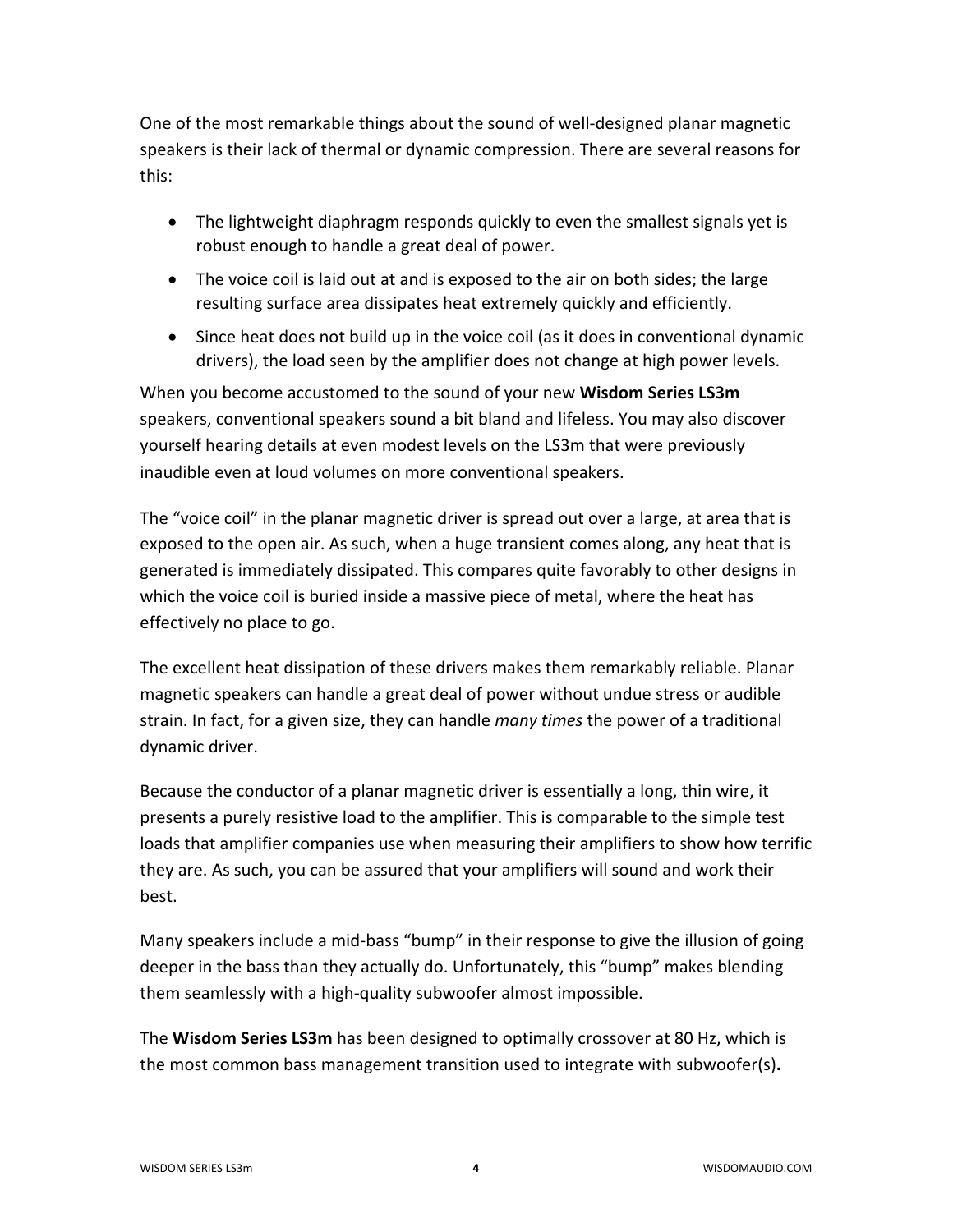#### **Line Source Speakers**

Almost all loudspeakers radiate sound into the room as imperfect "point sources". This means that most of the energy they put into the room expands as an ever-enlarging sphere, as though emerging from a single point in space. This results in a multitude of reflections from the ceiling and floor that can degrade sound quality.



By contrast, the **Wisdom Series LS3m** speakers radiate sound as a "line source". The sound moves into the room as an expanding cylinder, rather than as an expanding sphere — as though from a vertical line suspended in space.



Line source speakers provide two significant advantages:

- Ceiling and floor reflections are minimized, resulting in greatly reduced interference, letting you hear more of the speaker and less of the room.
- The sound pressure level (SPL) throughout the room is much more evenly distributed, making it much easier to set the "right" volume, no matter where the audience is seated.

To achieve this highly desirable line source behavior, it is essential to have a tall and slim driver. (Simply stacking multiple "cone & dome" high frequency drivers does not create a proper line source. Instead, it creates a *series* of point sources, which end up interfering with each other). With Wisdom Audio's planar magnetic technology, it becomes possible to have drivers that are *extremely* tall and slim.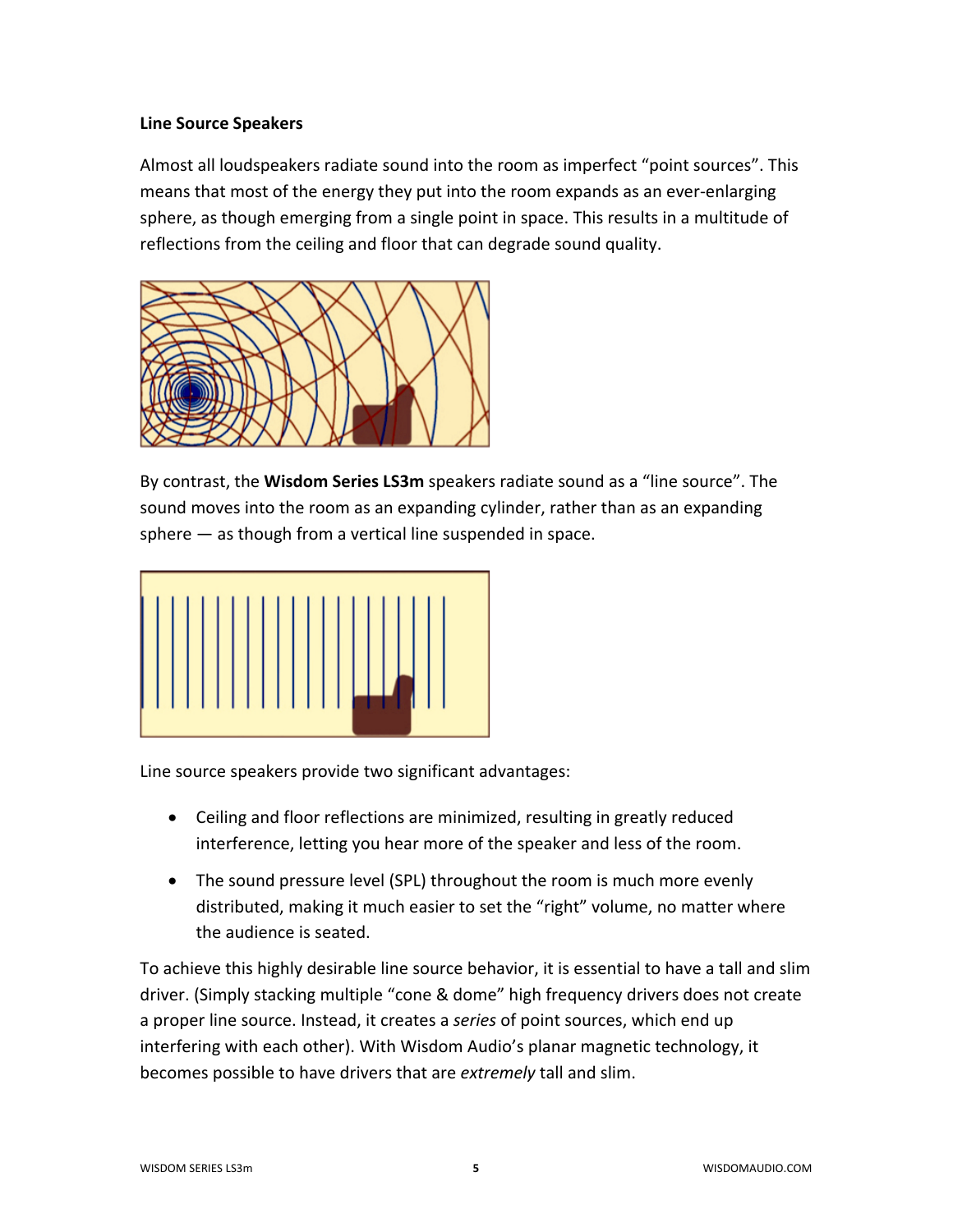Because of this shape, the sound (even at high frequencies) is distributed uniformly across the width of the room from a driver that "looks" only less than an inch wide acoustically. However, the sound is launched in a much more directional way vertically. By minimizing early reflections from the ceiling and the floor, the clarity of the system is greatly enhanced. This is heard in both tremendous musical detail and in muchimproved dialog intelligibility.

For more detailed information on planar magnetic drivers and the difference between point source and line source speakers please visit wisdomaudio.com.

## **Unpacking and Installing the LS3m**

Your new **Wisdom Audio Wisdom Series LS3m** in-wall speaker is relative compact, but surprisingly massive compared to most installed speakers. Please exercise caution when unpacking yourLS3mto ensure that you do not strain yourself from its (perhaps unexpected) weight.

- **1.** Remove the torx screws from the hinged lid of the crate with the supplied torx bit, which can be found in pouch on top of crate.
- **2.** Use the included cardboard template to trace the outline of the hole for the speaker and carefully cut to the line.
- **3.** Push any insulation in the wall to the side. If there is no insulation in the wall, loosely fill the stud bay with insulation to reduce cavity resonances and improve performance.
- **4.** Using assistance to hold the speaker away from the wall, connect the speaker cable to the + and – connectors on the rear of the speaker, paying attention to proper polarity.
- **5.** Insert the speaker straight into the mounting opening. Use wood screws tighten the speaker face to the mounting material.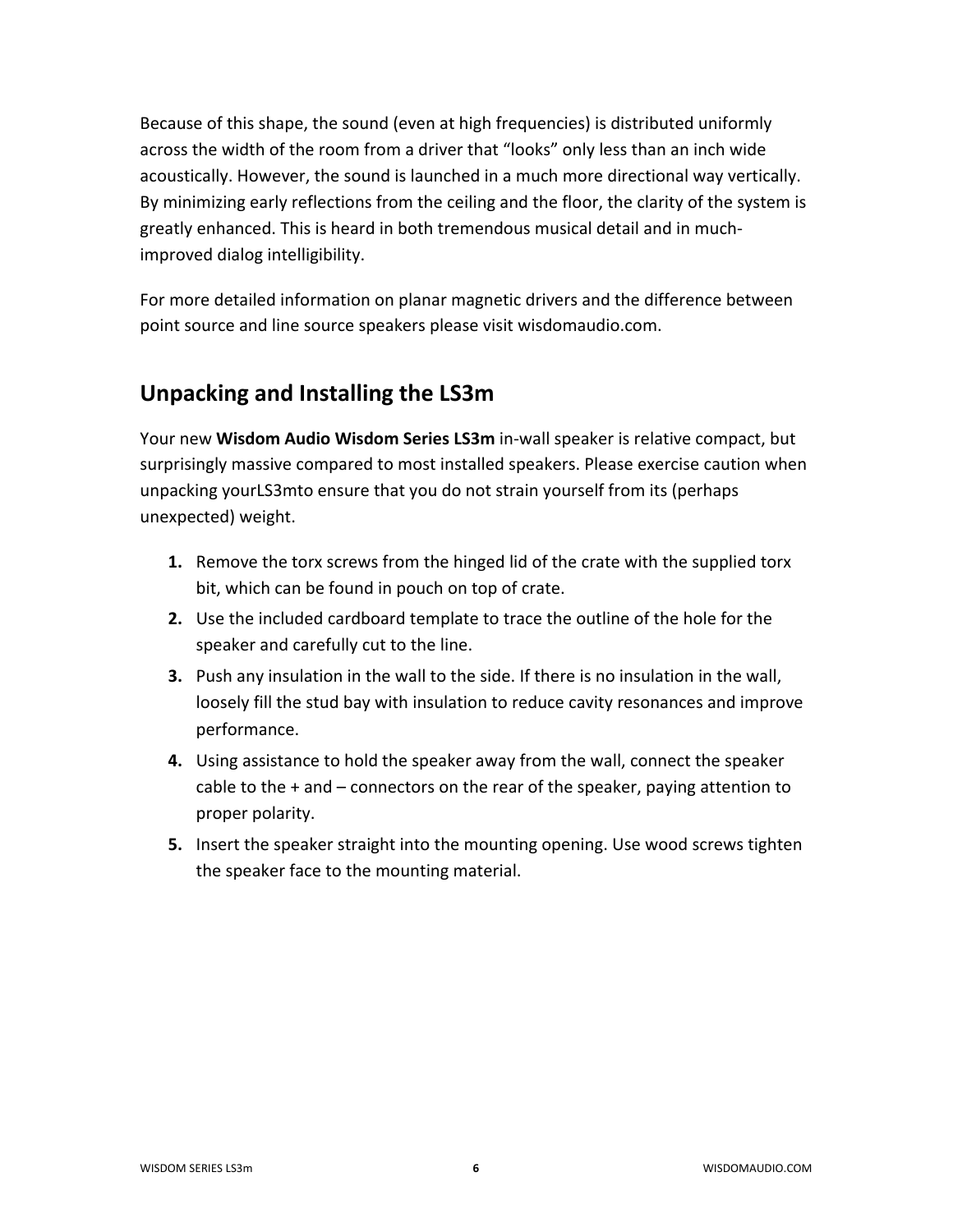## **The LS3m and Subwoofers**

All Wisdom Series loudspeakers are optimized for use with subwoofers, with a crossover of 80 Hz. (This is the most common frequency below which subwoofers are used.)

When properly installed in the wall, yourLS3m has inherently a response to 80 Hz, without the common "bass bump" that characterizes most in-wall speakers and is placed there to yield the impression of "more bass" than there really is. This makes it easy to blend seamlessly with a high-quality subwoofer such as one of Wisdom Audio's Regenerative Transmission Line™ (RTL™) subwoofers.

You should set up your surround processor for a crossover of 80 Hz and set theLS3mspeakers as "Small" in the speaker setup portion of your processor's setup menu. Doing so ensures that all content below 80 Hz, is directed to the subwoofer(s) for reproduction.

## **Care and Maintenance**

To remove dust from the front of your LS3m, use a feather duster or a lint-free soft cloth.

To remove stubborn dirt and fingerprints from the grille, we recommend isopropyl alcohol and a soft cloth. Lightly dampen the cloth with alcohol first and then clean the grille of the LS3m with the cloth. Do not use excessive amounts of alcohol –there is no need for the cloth to be wet; merely damp is better.

Never attempt to clean the drivers themselves.

#### **Caution!**

**Do not touch the surface of the planar magnetic drivers, under any circumstances**. The thin film has been carefully pre-tensioned at the factory; any subsequent contact can only damage it.

WISDOM SERIES LS3m **7** WISDOMAUDIO.COM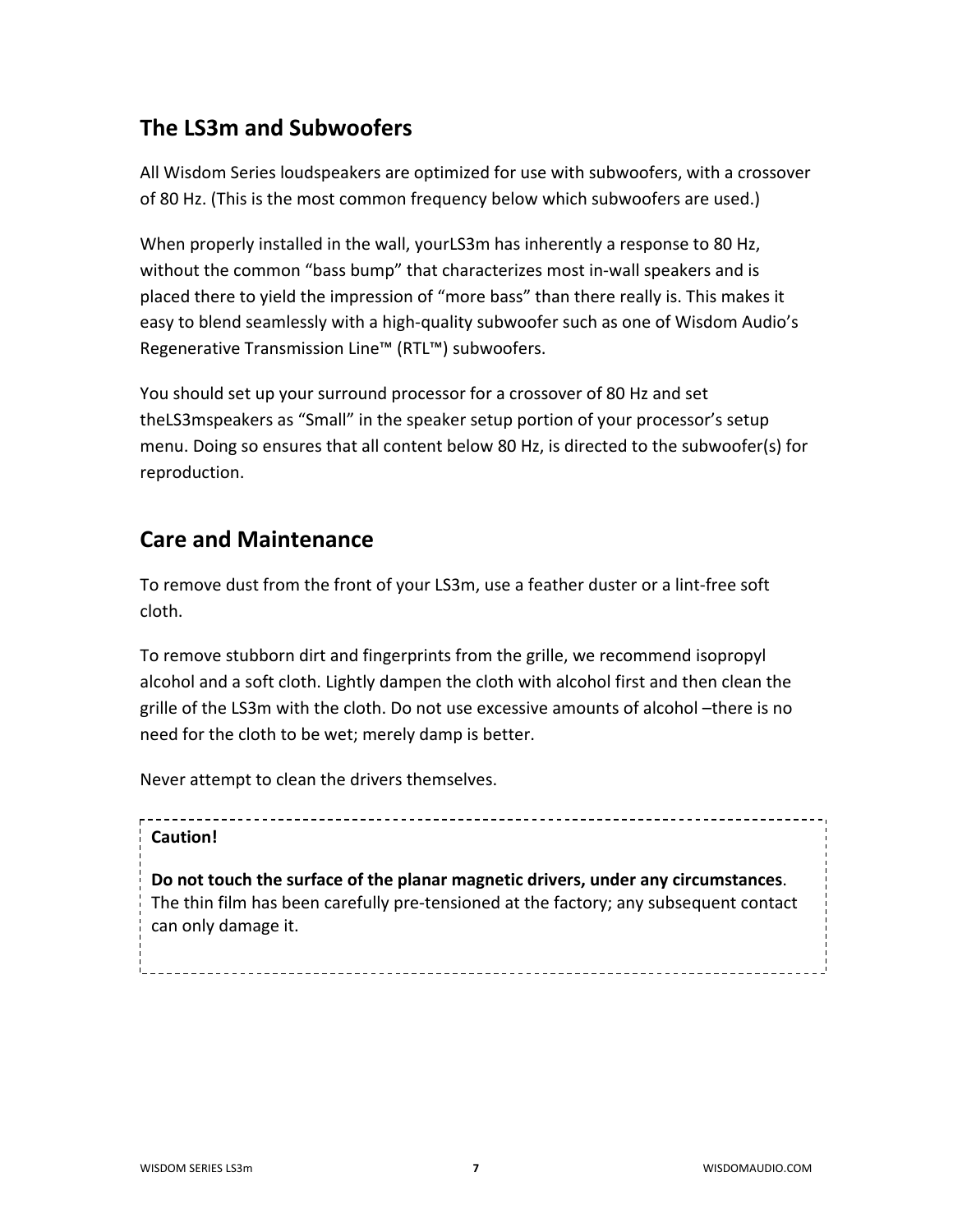## **North American Warranty**

#### **Standard Warranty**

When purchased from and installed by an authorized Wisdom Audio dealer, Wisdom Audio loudspeakers are warranted to be free from defects in material and workmanship under normal use for a period of 10 years from the original date of purchase.

Furthermore, the transducers ("drivers") in your Wisdom Audio speakers are warranted to be free from defects in material and workmanship under normal use for a period of 10 years from the original date of purchase.

#### **Harsh Conditions Use**

Wisdom Audio loudspeakers are designed for installation and operation in environmentally controlled conditions, such as are found in normal residential environments. When used in harsh conditions such as outdoors or in marine applications, the warranty is three years from the original date of purchase.

During the warranty period, any Wisdom Audio products exhibiting defects in materials and/or workmanship will be repaired or replaced, at our option, without charge for either parts or labor, at our factory. The warranty will not apply to any Wisdom Audio products that has been misused, abused, altered, or installed and calibrated by anyone other than an authorized Wisdom Audio dealer.

Any Wisdom Audio product not performing satisfactorily may be returned to the factory for evaluation. Return authorization must first be obtained by either calling or writing the factory prior to shipping the component. The factory will pay for return shipping charges only if the component is found to be defective as mentioned above. There are other stipulations that may apply to shipping charges.

There is no other express warranty on Wisdom Audio products. Neither this warranty nor any other warranty, express or implied, including any implied warranties of merchantability or fitness, shall extend beyond the warranty period. No responsibility is assumed for any incidental or consequential damages. Some states do not allow limitations on how long an implied warranty lasts and other states do not allow the exclusion or limitation of incidental or consequential damages, so the above limitation or exclusion may not apply to you.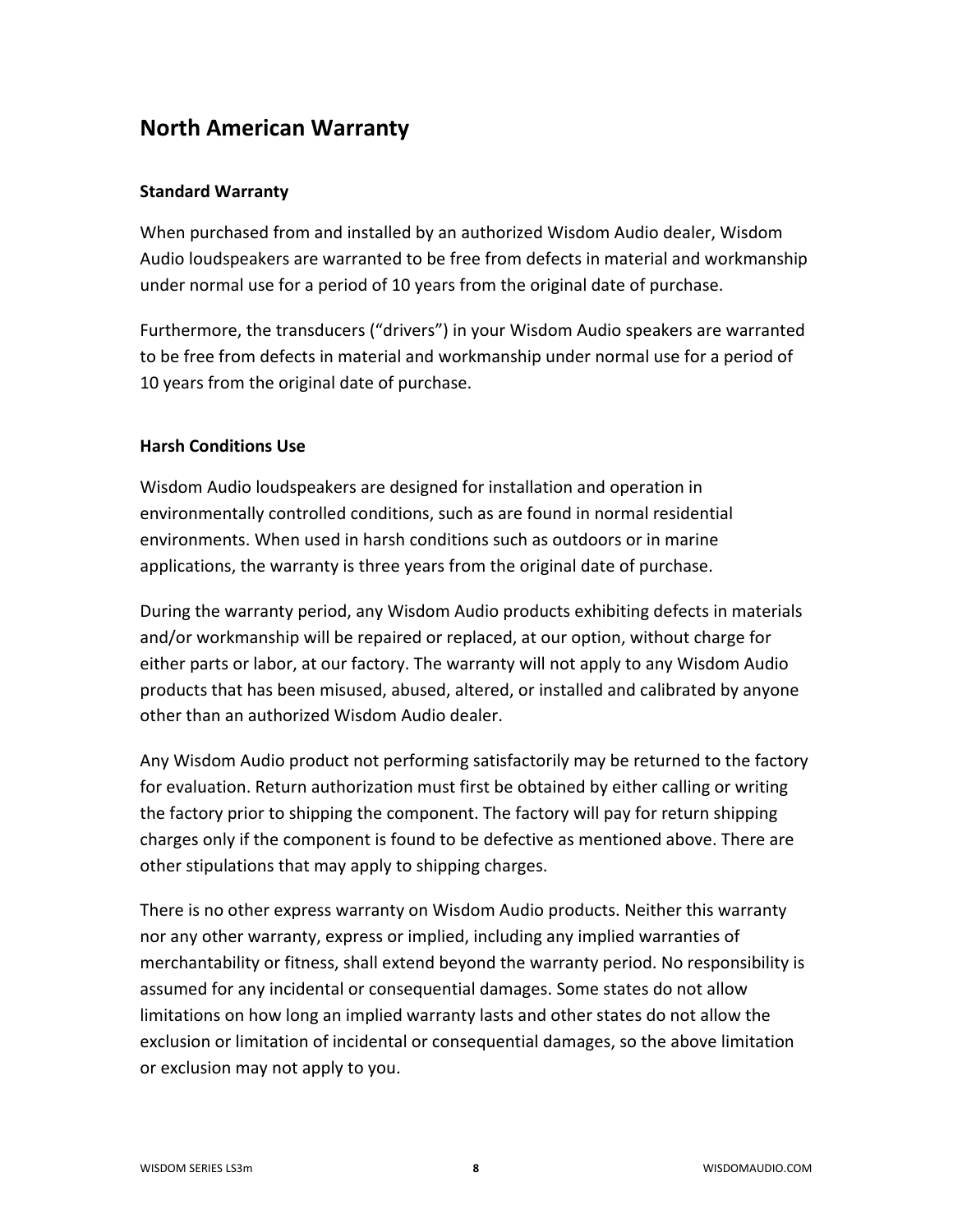This warranty gives you specific legal rights, and you may also have other rights, which vary from state to state. This warranty is applicable in the United States and Canada only. Outside of the U.S. and Canada, please contact your local, authorized Wisdom Audio distributor for warranty and service information.

## **Obtaining Service**

We take great pride in our dealers. Experience, dedication, and integrity make these professionals ideally suited to assist with our customers' service needs.

If your Wisdom Audio loudspeaker must be serviced, please contact your dealer. Your dealer will then decide whether the problem can be remedied locally, or whether to contact Wisdom Audio for further service information or parts, or to obtain a Return Authorization. The Wisdom Audio Service Department works closely with your dealer to solve your service needs expediently.

**IMPORTANT:** Return authorization must be obtained from Wisdom Audio's Service Department BEFORE a unit is shipped for service.

It is extremely important that information about a problem be explicit and complete. A specific, comprehensive description of the problem helps your dealer and the Wisdom Audio Service Department locate and repair the difficulty as quickly as possible.

A copy of the original bill of sale will serve to verify warranty status. Please include it with the unit when it is brought in for warranty service.

**WARNING:** All returned units must be packaged in their original packaging, and the proper return authorization numbers must be marked on the outer carton for identification. Shipping the unit in improper packaging may void the warranty, as Wisdom Audio cannot be responsible for the resulting shipping damage.

Your dealer can order a new set of shipping materials for you if you need to ship your loudspeaker and no longer have the original materials. There will be a charge for this service. We strongly recommend saving all packing materials in case you need to ship your unit someday.

If the packaging to protect the unit is, in our opinion or that of our dealer, inadequate to protect the unit, we reserve the right to repackage it for return shipment at the owner's expense. Neither Wisdom Audio nor your dealer can be responsible for shipping damage due to improper (that is, non-original) packaging.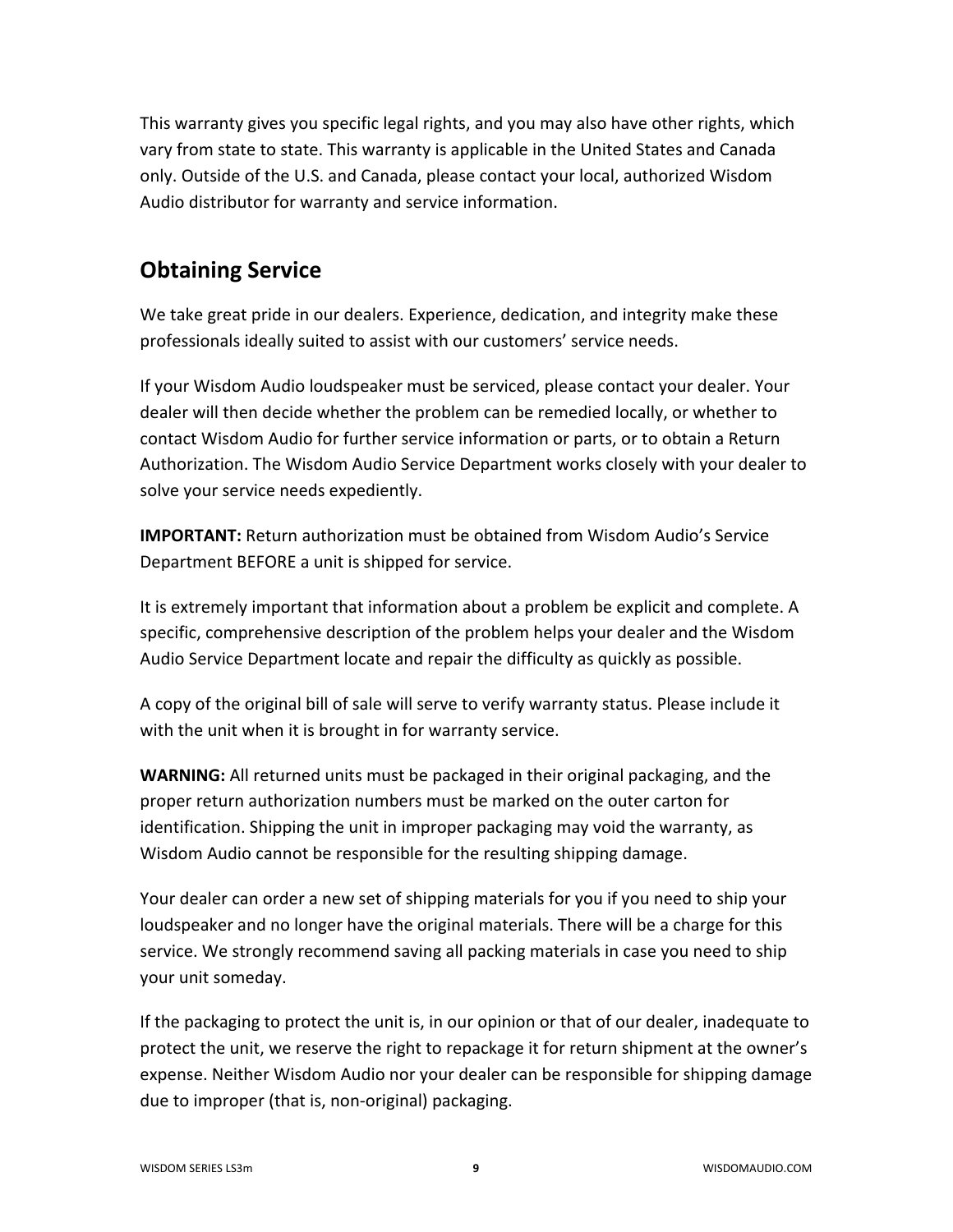# **Specifications**

All specifications are subject to change at any time to improve the product.

- **Frequency response:** 80Hz 20 kHz ± 2dB relative to the target curve
- **Crossover frequency:** 750 Hz
- **Nominal Impedance:** 5.6Ω per section
- **Sensitivity:** 98 dB/2.83V/1m
- **Power handling, peak:** >5000w
- **Dimensions:** See appropriate dimensions drawings on next page
- **Shipping Weight:** 435 lbs. (198 kg)

For more information, see your Wisdom Audio dealer or contact:

#### **Wisdom Audio**

1572 College Parkway, Suite 164 Carson City, NV 89706 wisdomaudio.com information@wisdomaudio.com (775) 887-8850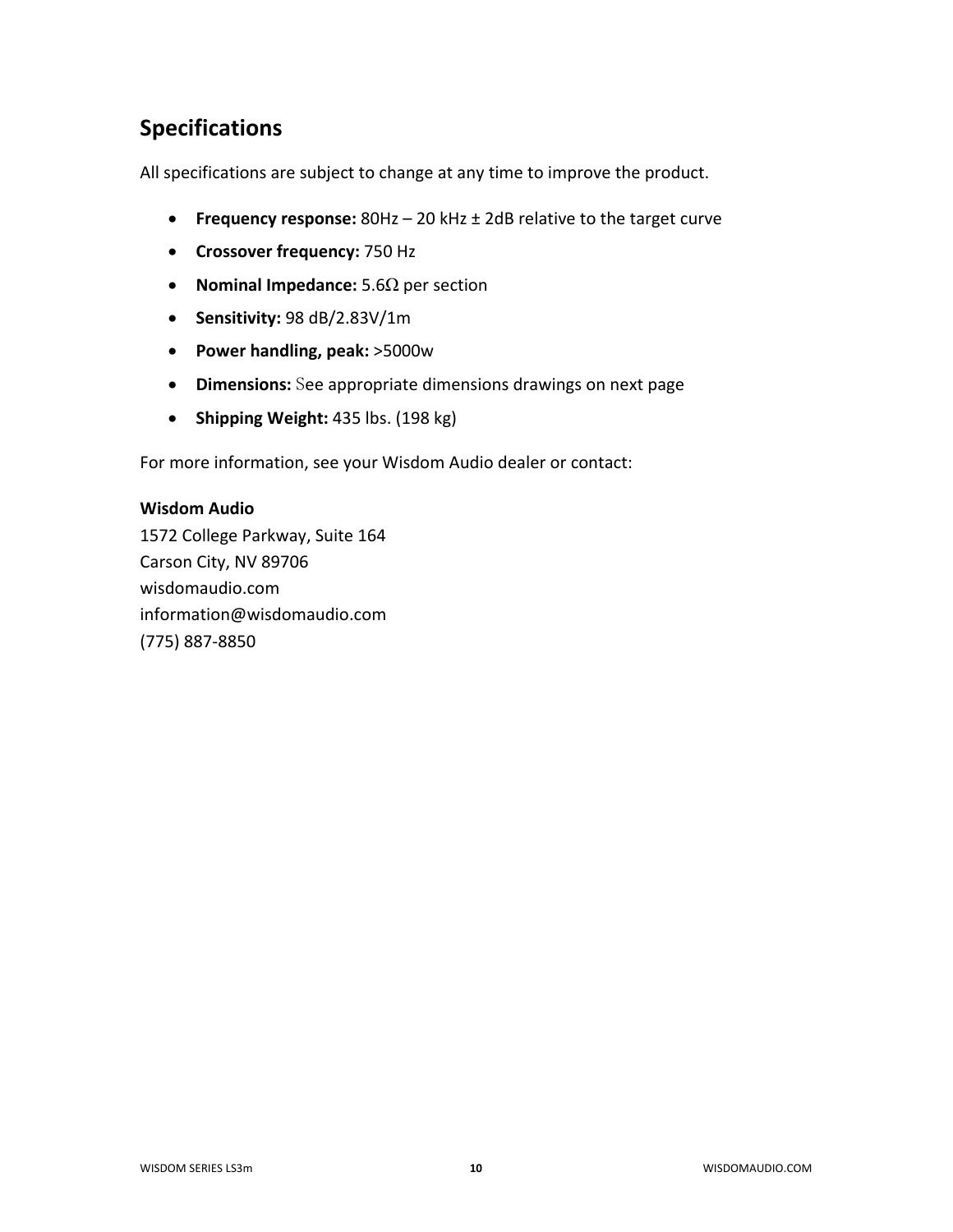## **LS3m Dimensions**